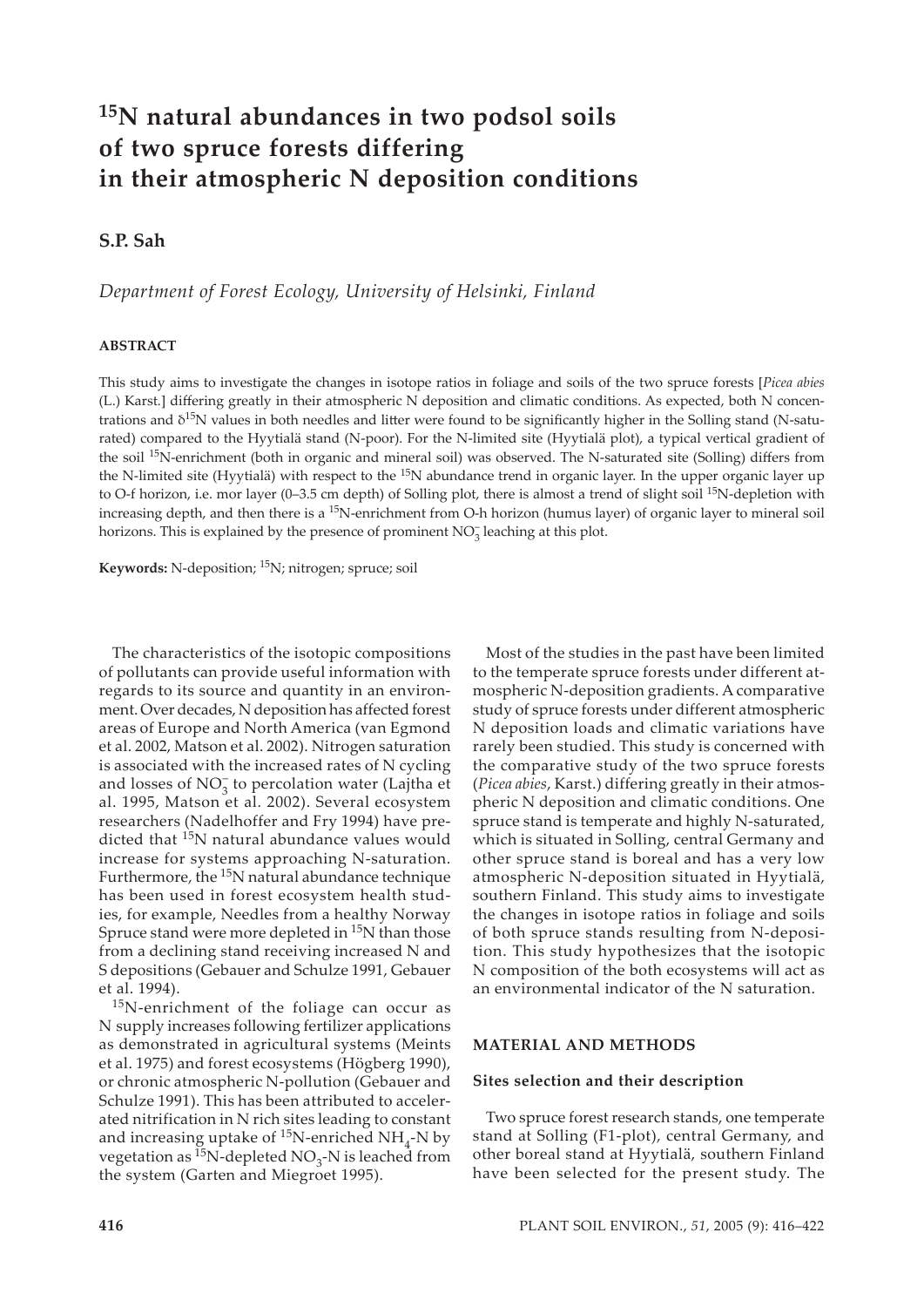purpose of selection was to compare the natural abundance of the same forest tree species under the different load of atmospheric N-deposition and climatic differences. Solling is located in the mountainous Solling area of Germany at 51°46'N, 9°34'E. The Solling area is a part of the Weser river mountain range. The soil is strongly acidified (pH in  $CaCl<sub>2</sub> = 3.0$ ) dystric Cambisol (FAO Classification), which has developed in a loess solifluction layer overlying sandstone bedrock. The spruce forest (F1-plot) is 110 years old and is situated at 504 m altitude and the vegetation mainly comprises of mainly spruce [*Picea abies* (L.) Karst*.*]. Solling bears the average annual precipitation of 1142 mm and the mean annual air temperature of 6.4°C. The open field precipitation N-deposition (between 1981 to 1994) has been found 20 kg N/ha/year (Messenburg et al. 1995). The nitrogen deposition in throughfall (1969–1985) was found to be 40.8 kg N/ha/year. The nitrogen leaching from seepage water was strongly high 14.9 kg N/ha/year.

The other spruce forest site studied is boreal forest and is about 130 years old. It comprises of two dominant conifer tree species: Scot pine (*Pinus sylvestris* L.) and Norway spruce [*Picea abies* (L.) Karst*.*]*.* The research site is located near the Hyytiälä Forestry Filed Station of Helsinki University (61°48'N, 24°19'E). The average annual precipitation is 709 mm. The annual mean temperature during the growing seasons (May–September) is 12.6°C. The research site is located at about 150 m altitude. The soil is haplic podzols aged about 10 000 years (FAO classification). The bedrock is mainly acidic granite. The soil  $pH(H_2O)$  is highly acidic of about 4.4. The atmospheric N-deposition (1988–1996) is very low (6 kg N/ha/year) (Kumala et al. 1998). The nitrogen leaching is also of negligible amount.

#### **Sampling**

For Solling site, samples of current year needles were collected during spring season in 1986 from the different heights (bottom, middle and upper parts). Litter fall was collected weekly in 15 litter traps in autumn season (September to November, 1990–1994) and were mixed to one sample for each month. All plant samples were dried at 80°C and milled using planetary mills. In order to assess the vertical distribution of stable isotopes in the soil, an undisturbed soil core (in 10 replicates) was extracted with a steel soil core sampler (30 cm long and 8 cm diameter) up to the soil depth of 14 cm at random. The extraction of samples followed in the year 2001. The soil cores were cut into 0.5–2 cm slices for the laboratory analysis.

For Hyytialä, samples of current year's needles were taken during spring season (in 1997) from

three different heights of the trees: bottom, middle heights and top of the trees. For the above-mentioned sampling, eight trees of each species were selected at random from the stand. Litter fall was sampled in a circular 12 collectors of size  $(0.5 \text{ m}^2)$ in autumn season (in 1997). In order to assess the vertical distribution of stable isotopes in the soil, undisturbed soil cores ( $n = 10$ ) were taken at random with a steel soil core sampler (49.5 deep × 5 cm diameter). The soil cores were cut into 1–2 cm slices for the laboratory analysis.

#### **Analytical methods**

All the dried and ground samples were measured for <sup>15</sup>N on a Finnigan MAT Delta plus stable isotopic ratio mass spectrometer (IRMS) equipped with an elemental analyzer for conversion of N into  $N_{2}$ , C into CO<sub>2</sub>. Results of the IRMS measurement were given in δ notation. The δ values of isotopes of N is expressed as parts per 1000 differences from a standard atmospheric isotopes (Shearer and Kohl 1993):

$$
\delta^{15}N = \{[(1^5N)^{14}N_{sample})/(1^5N)^{14}N_{air})] - 1\} \times 1000
$$
  
(‰) air = reference standard gas

#### **RESULTS**

## **Natural 15N abundance in the needle**

Table 1 presents the data on the  $\delta^{15}N$  values and N% in the needles and in their litter of both spruce forests. From this table it is evident that Solling spruce needles were significantly ( $P \leq 0.05$ ) more 15N-enriched (–1.70‰, *SE* ± 0.18‰) than that of the Hyytiälä spruce needles (–4.0‰, *SE* ± 0.20‰). Similarly, N concentrations of the needle of Solling site (1.53%, *SE*  $\pm$  0.20%) were significantly (*P*  $\le$ 0.05) higher (about 2 times more) than that found for the Hyytialä site (0.79%, *SE* ± 0.02%). A similar trend also existed for the litter of both stands. The Solling site has significantly ( $P \le 0.05$ ) higher N concentrations (0.91%, *SE* ± 0.02%) in its litter compared to that of the Hyytialä site (0.70%, *SE* ± 0.04%). The litter of both spruce stands contained lower N concentrations than the green needles. The retranslocation of N (calculated as the percentage difference of N between oldest age class green needle and the litter (i.e. oldest age class green needle-litter/oldest age class green needle × 100) by the spruce needle litter of the Solling site was significantly higher (40%) as compared to the spruce needle litter (12%) of the Hyytialä site. Both stands differed markedly in their<sup>15</sup>N abundance in their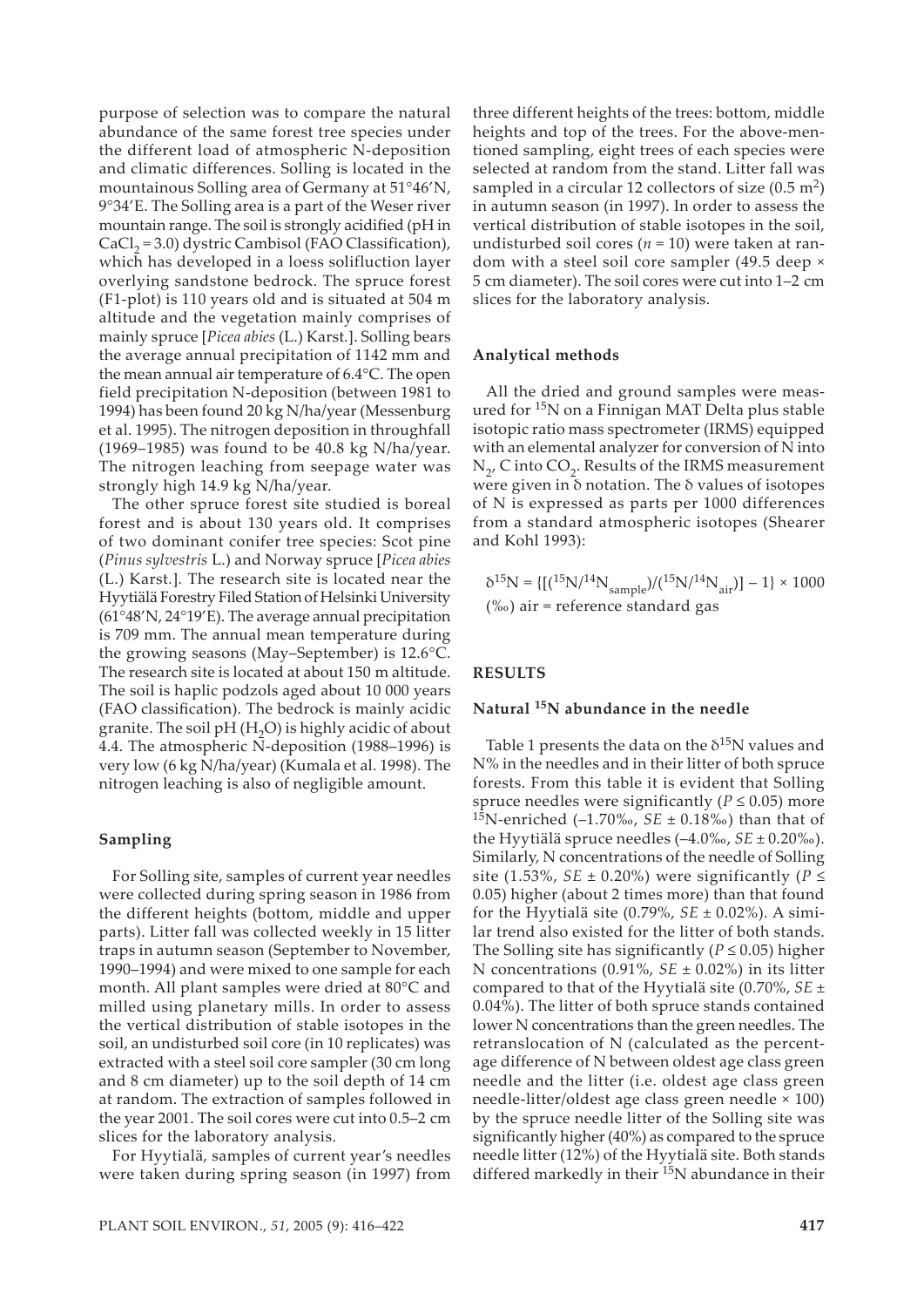| Vegetation components                                   | Hyytialä             |                           | Solling              |                           |
|---------------------------------------------------------|----------------------|---------------------------|----------------------|---------------------------|
|                                                         | N<br>$(\%)$          | $\delta^{15}N$<br>$(\%0)$ | N<br>$(\%)$          | $\delta^{15}N$<br>$(\%0)$ |
| 1. Green needles                                        | 0.79<br>$(\pm 0.02)$ | $-4.0$<br>$(\pm 0.2)$     | 1.53<br>$(\pm 0.20)$ | $-1.70$<br>$(\pm 0.18)$   |
| 2. Needle-litter                                        | 0.70<br>$(\pm 0.04)$ | $-3.2$<br>$(\pm 0.6)$     | 0.91<br>$(\pm 0.02)$ | $-2.86$<br>$(\pm 0.18)$   |
| 3. Living branches                                      | 0.64<br>$(\pm 0.05)$ | $-4.6$<br>$(\pm 0.1)$     |                      |                           |
| 4. Retranslocation of nitrogen from litter <sup>1</sup> | $12\%$ *             | $\qquad \qquad$           | $40\%**$             | -                         |

Table 1.  $\delta^{15}$ N values and N concentrations in the needles, branches and litter of the spruce trees of both Hyytiälä  $(n = 48, \pm SE$  values) and Solling  $(n = 10, \pm SE$  values)

 $1$ calculated as the percentage difference of N between green needle and the litter (i.e. older age green needle – litter/green needle × 100); \*3 years old green needle; \*\*current year needle

litter. The litter of the Solling site was 15N-depleted compared to its green needle whereas the litter of Hyytialä site was 15N-enriched compared to its green needle. The living branches of spruce trees (–4.6‰, *SE* ± 0.1) of Hyytialä site were depleted in 15N in comparison to green needles and litter. N concentrations were also significantly lower in the living branch compared to its needles and litter. No such data exists for the Solling site.

## **Natural 15N abundance in the soil**

The  $\delta^{15}N$  values of the uppermost soil surface of Solling spruce stand (–1.48‰, *SE* + 1.11) was significantly higher than that observed for the Hyytialä stand  $(-4.53\%$ , SE ± 0.27). The range of  $\delta^{15}$ N in the different depths of the mineral soil layers, for both spruce stands, was in between –4.53‰ to + 5.33‰. Both stands however, differed in their humus depth gradient of  $\delta^{15}N$  abundance (Figure 1). The Hyytialä spruce stand showed a typical humus and mineral soil 15N-enrichment with increasing soil depth. In contrast, Solling spruce stand revealed first a slight soil  $^{15}$ N-depletion within the upper soil organic layers (i.e. O-l and O-f up to 3.5 cm of the soil profile), and then below O-f layer (i.e. O-h and mineral soil layer), similar to the Hyytialä stand, it showed a  $^{15}N$ -enrichment with increasing mineral soil depth (up to 12 cm). While the mineral soil layer of both stands showed more or less similar  $\delta^{15}N$  values, but the organic layer of both stands differed substantially in their  $\delta^{15}N$  values; the organic layer of Solling spruce stand values were significantly ( $P \le 0.05$ ) more <sup>15</sup>N-enriched than observed for the Hyytialä spruce stand values. For both stands, the increasing  $15N$  values in the soil profile with increasing depth corresponded to a decrease in the total nitrogen, carbon concentrations and C/N ratio (Figures 2 and 3). However, similar to  $15N$ , N concentrations in all soil depths of Solling was significantly higher ( $P \le 0.05$ ) in comparison to that of Hyytialä. On the contrary, C concentrations were slightly but significant



Figure 1.  $\delta^{15}$ N values in the soil by depths of both spruce stands ( $n = 10$ ,  $\pm$  SE of means)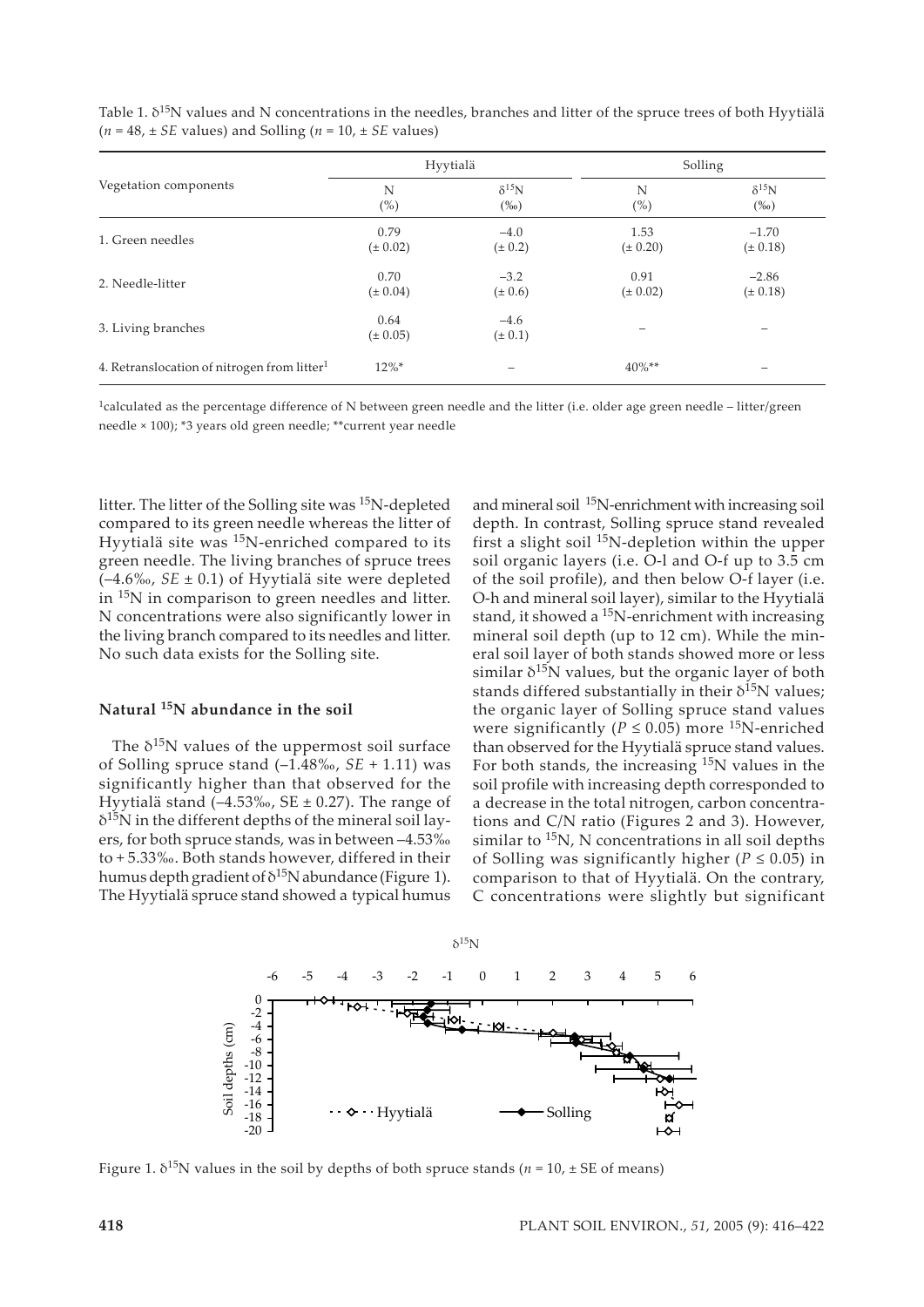

Figure 2. C% and N% in the soil by depths of both spruce stands ( $n = 10$ ,  $\pm$  SE of means)

higher in all soil depths of Hyytialä compared to that of Solling. In the organic layers of both stands, C/N ratio decreased with the increase in depth (from 26.4 to 20.3 at Solling site and from 49.7 to 21.6 at Hyytialä site). This shows that C/N ratio in the organic layer was significantly higher for the Hyytialä site relative to that of Solling, but both sites did not differ much in C/N ratio in the mineral soil. C/N ratio showed a large spatial variability for the Hyytialä site compared to that of the Solling site. In the mineral soil of both sites, C/N ratio decreased markedly and remained constant afterwards.

#### **DISCUSSION**

## **Natural 15N abundance in the needle and litter**

The range of natural  $^{15}N$  abundance values in the green foliage of our spruce plots from –4.3 to –2.6‰ were within the values observed for other conifer forests (Koopmann et al. 1997, Emmett et al. 1998). As expected, N concentrations in both needles and litter are significantly higher in the Solling

stand (N-saturated) compared to the Hyytialä stand (N-poor) and we assume this to be due to the higher N deposition at the Solling site.

In general, the foliage 15N-enrichment might be due to several reasons such as (1) the source(s) of N, such as, nitrogen obtained directly from the soil via root uptake, or nitrogen obtained from mycorrhizal fungi; (2) the depth(s) in the soil from which N is taken up; (3) the form(s) of soil N used (organic N,  $NH_{4'}^+$  and  $NO_3^-$ ).

In our studies, of the above mentioned reasons of <sup>15</sup>N fractionations, the foliage <sup>15</sup>N-natural abundance cannot be related to the rooting depth, as trees at both sites are rooted primarily in the upper organic soil horizon. In our study, 15N-enrichment of green needles of N-saturated Solling site may be attributed to an accelerated nitrification in soils of this site, which results in the  $^{15}$ N-enriched NH<sub>4</sub>-N production in soil. As a result, there is a constant and increasing uptake of  $^{15}N$ -enriched NH<sub>4</sub>-N by vegetation as <sup>15</sup>N-depleted NO<sub>3</sub>-N is leached off from the system. The  $NO_3^-$  leaching at the Solling site has been found very high (14.9 kg/ha/hr). But in the stand of Hyytialä, since the  $NO_3^-$  leaching is insignificant (Sah and Ilvesniemi, personal communi-



Figure 3. C/N ratio in soil by depths of both spruce forests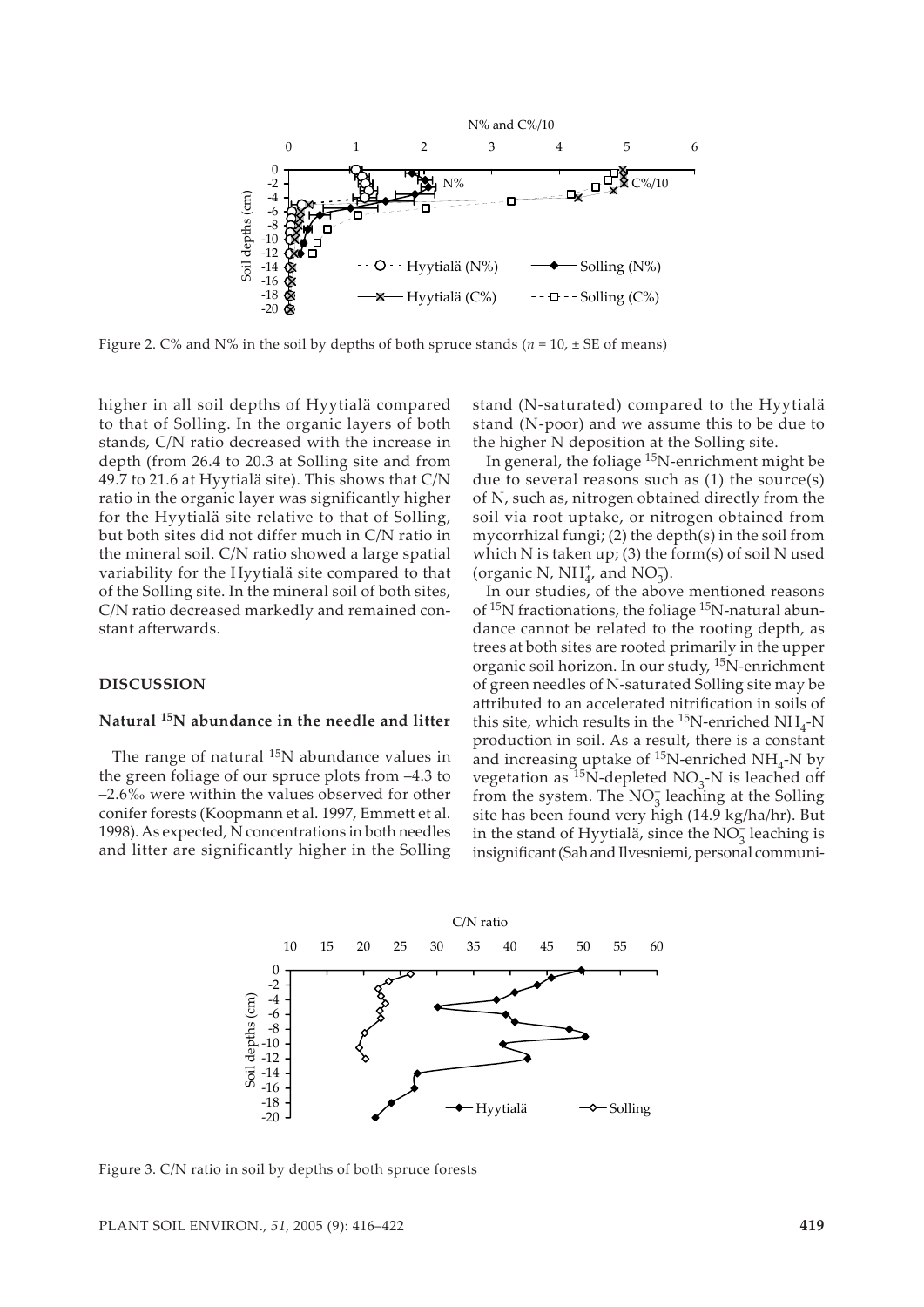cation); trees needle should take more <sup>15</sup>N-depleted nitrogen. Therefore, we presume that the higher N concentrations and more 15N-enrichment in the spruce needle of Solling site might have been due to the higher N-deposition in this stand. Similar results were reported from several ecosystem and they have predicted that <sup>15</sup>N natural abundance values would increase for systems approaching N-saturation researchers (Nadelhoffer and Fry 1994). Needles from a healthy Norway spruce stand with low N-deposition were reported to be more depleted in  $15N$  than those from a declining stand with high N and S depositions (Gebauer and Schulze 1991, Gebauer et al. 1994). 15N-enrichment of the foliage has also been found due to increase in N supply through fertilizer applications as demonstrated in agricultural systems (Meints et al. 1975) and forest ecosystems (Högberg 1990). A positive relationship between N supply and an increase in the relative  $^{15}$ N-enrichment of vegetation to soil has been observed for several vegetation types (Johanisson and Högberg 1994). This has been attributed to accelerated nitrification in N rich sites leading to constant and increasing uptake of  $^{15}$ N-enriched NH<sub>4</sub>-N by vegetation as <sup>15</sup>N-depleted NO<sub>3</sub>-N is leached from the system (Garten and Miegroet 1995).

For Hyytialä stand, in addition to the insignificant  $NO<sub>3</sub><sup>-</sup>$  leaching, the other reason for the <sup>15</sup>N-depletion in the green needle might also be due to the higher proportion of mycorrhizal N-uptake. We do not have so far the data on the mycorrhizal abundances in our study sites. So, we can only make only speculations on this aspect. But certainly, the role of mycorrhizal plant root uptake of N in the depletion of needle of N-limited site of Hyytialä cannot be ignored (Hobbie et al. 2000, Kitayama and Iwamoto 2001). This might be attributed to the higher proportion of mycorrhizal N uptake as soil N source in spruce trees of Hyytialä, as the isotopic fractionation during N-transfer from mycorrhizas to plants leads to depletion of  $\delta^{15}N$  values compared to the source soil N. Because much of the plant N passes first through mycorrhizal fungi, the foliar  $\delta^{15}N$  is depleted relative to available N (Hobbie et al. 2000). In the case of Hyytialä, since the atmospheric deposition of N is of negligible amount and the site is N-limited, the role of mycorrhizas appears to be important causing lower foliar  $\delta^{15}N$  values and N concentrations in this site. In the case of spruce of the Solling stand (under high N deposition), mycorrhizal diversity should be greatly declined (Brandrud and Timmermann 1998) and hence there should be lower proportion of myccorhizal N-uptake.

The needle-litter of the Hyytialä site, as in other author's studies, was found to be much more enriched in  $15N$  compared to the green needle,

which is attributed to a redistribution of N from the needles before needle litterfall (Gebauer and Schulze 1991, Gebauer et al. 1994). However, the needle litter of N-saturated site of Solling spruce trees were significantly more <sup>15</sup>N-depleted in comparison to its green needle. The observed depletion of <sup>15</sup>N in litterfall in our study remains largely unexplained.

As mentioned above, N retranslocation from the litter is also relatively significant higher in the Solling spruce (40%) in comparison to the Hyytialä spruce (12%). These characteristics all appear to contribute to spruce trees of Solling site abilities to both acquire more N and use it more effectively.

## **The trend of** δ**15N from needle-to-soil continuum**

Our results have shown that the natural abundances of  $15N$  in the vegetation and soil, in general, occurred in the following order: branches < green needle < needle litter < uppermost soil organic layer < mineral soil. This typical 15N-enrichment from the vegetation to soil observed in our study is in consistent with the other studies and this pattern reflects an isotopic discrimination of  $δ<sup>15</sup>N$  during mineralisation of soil N as indicated by the decrease of total soil  $C$ ,  $N$  and their ratio  $(C/N)$  with the depth (Gebauer and Schulze 1991, Nadelhoffer and Fry 1994, Högberg et al. 1996, Koopman et al. 1997, Emmet et al. 1998). The mechanistic level is still controversial. 15N discrimination during microbial decomposition and leaching of depleted nitrate may be the most important processes, which result in the gradual  $15N$ -enrichment of the residual organic matter (Nadehoffer and Fry 1994).

For the N-limited site of Hyytialä plot, a typical vertical gradient of the soil <sup>15</sup>N-enrichment was observed. In this plot, the  $15N$ -enrichment of nitrogen in the soil increased from –4.53‰ at 0 cm to +5.31‰ in lower soil depths (22 cm) and this pattern reflects an isotopic discrimination of  $\delta^{15}N$  during mineralisation of soil N as indicated by the decrease of total soil C and N with the depth. Similar values of enrichment of 15N in lower soil depths (+5 and +10‰) has been reported from the most of studies (Gebauer and Schulze 1991, Nadelhoffer and Fry 1994, Högberg et al. 1996, Koopman et al. 1997, Emmet et al. 1998). The N-saturated site of Solling differs from the N-limited site of Hyytialä with respect to the 15N abundance trend in the organic layer. In the upper organic layer up to O-f horizon (0–3.5 cm depth) of Solling plot, there is almost a trend of slight soil  $^{15}N$ -depletion with increasing depth, and then there is a  $15N$ -enrichment from O-h horizon of organic layer to mineral soil ho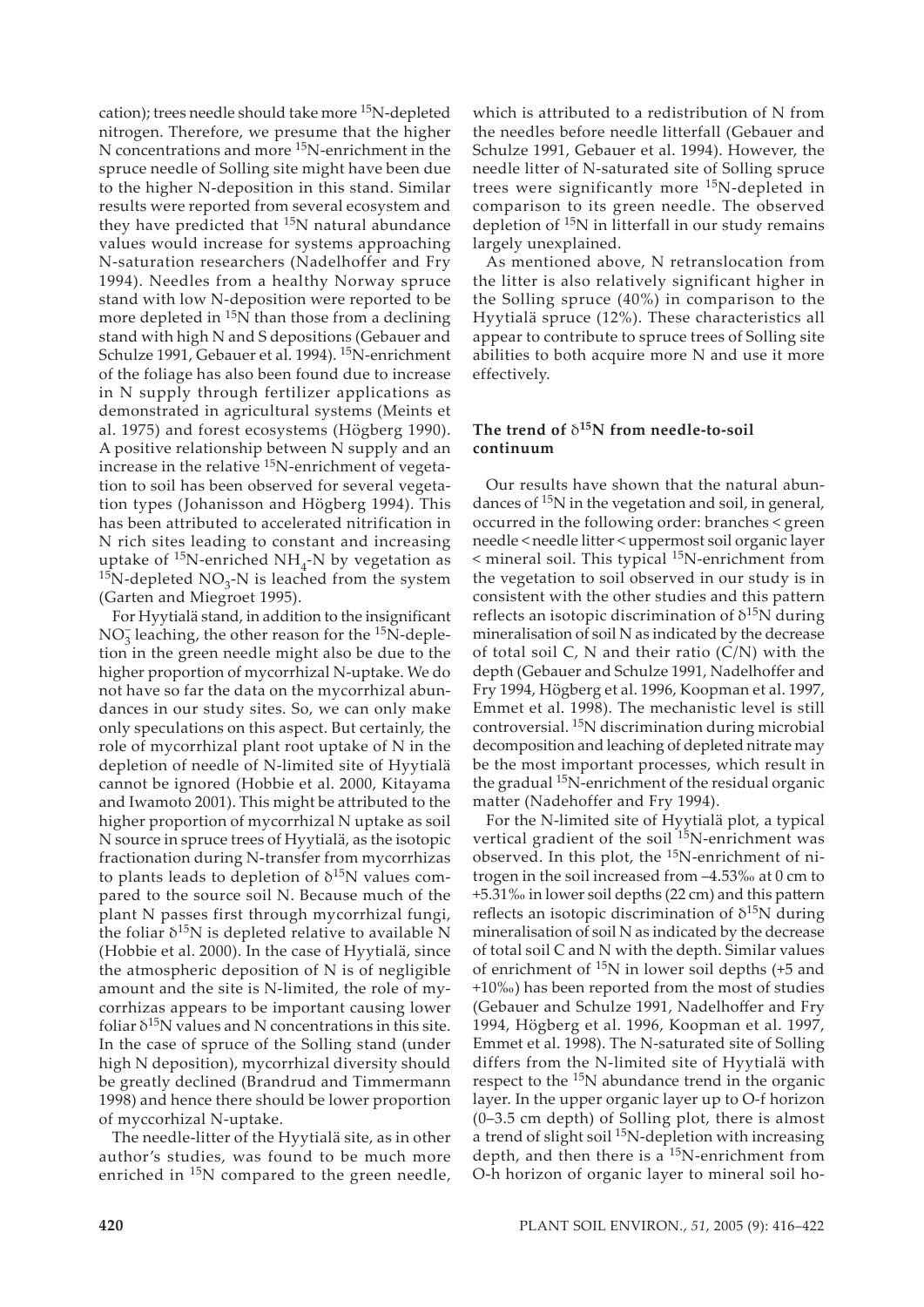rizons. This observation is not in agreement with the other field studies and this is explained by the presence of prominent  $NO_3^-$  leaching at this plot (for details, see below).

## **15N natural abundance as indicator of N-saturation of ecosystems**

Our observations have found the natural abundance of 15N as an indicative parameter of the N-status of both studied spruce forest as follows:

In N-saturated systems, N input promotes nitrification, which in turn results into 15N-enriched  $NH_{4}$ -N production in soil. Plants preferentially taking  $15N$ -enriched NH<sub>4</sub>-N as N source will progressively enrich the surface soil; in other words, the fresh needle/litter, which accumulates on the uppermost soil surface, is always more enriched in <sup>15</sup>N compared to the needle/litter of previous year, because each year there is a production of more 15N-enriched needle than the previous year due the N saturation in the system. Therefore, we have decreasing trend of soil  $\delta^{15}$ N in the organic layer with the depth. This is only my speculation, since I have no long-term data on needle/litter to prove this.

In N-limited systems there are low rates of nitrification, which means there is no isotopic enrichment of NH<sub>4</sub>-N. If NH<sub>4</sub>-N is preferred for trees uptake, isotopically N-depleted foliage/litter is produced, which progressively depletes the uppermost soil surface compared to lower soil depth. The highly N-saturated Solling site and the relatively N-limited Hyytialä site support our above mentioned speculations.

#### **REFERENCES**

- Brandrud T.E., Timmermann V. (1998): Ectomycorrhizal fungi in the NITREX site at Gardsjon, Sweden: below and above-ground responses to experimentallychanged nitrogen inputs 1990–1995. Forest Ecology and Management, *101*: 207–214.
- Egmond K. van, Bresser T., Bouwman L. (2002): The European nitrogen case. Ambio, *3*: 72–78.
- Emmet B.A., Kjonaas O.J., Gundersen P., Koopmans C., Tietema A., Sleep D. (1998): Natural abundance of 15N in forests across a nitrogen deposition gradient. Forest Ecology and Management, *101*: 9–18.
- Garten C.T., Jr., Migroet H. (1995): Relationship between soil N dynamics and natural <sup>15</sup>N abundance in plant foliage from the Great Smoky Mountains National Park. Journal of Forest Research, *24*: 1636–1645.
- Gebauer G., Giesemann A., Schulze E.D., Jäger H.J. (1994): Isotope ratios and concentration of S and N

in needles and soils of *P. abies* stands as influenced by atmospheric deposition of S and N compounds. Plant and Soil, *164*: 267–281.

- Gebauer G., Schulze E.D. (1991): Carbon and nitrogen isotope ratios in different compartments of a healthy and declining *Picea abies* forest in the Fichtel gebirge N.E. Bavaria. Oecologia, *87*: 198–207.
- Hobbie S.E., Schimel J.P., Trumbore S.E., Randerson J.R. (2000): A mechanistic understanding of carbon storage and turnover in high-latitude soils. Global Change Biology, *6*: 196–210.
- Högberg P. (1990): Forests losing large quantities of nitrogen have elevated 15N/14N ratios. Oecologia, *84*: 229–231.
- Högberg P., Högbom L., Schinkel H., Högberg M., Johannisson C., Wallmark H. (1996): <sup>15</sup>N abundance of surface soils, roots and mycorrhizas in profiles of European forest soils. Oecologia, *108*: 207–214.
- Johannisson C., Högberg P. (1994): <sup>15</sup>N abundance of soils and plants along an experimentally induced forest nitrogen supply gradient. Oecologia, *97*: 322–325.
- Koopmann C.J., Dam D. Van, Tietema A. (1997): Natural <sup>15</sup>N abundance in two N-saturated forest ecosystem. Oecologia, *111*: 470–480.
- Kitayama K., Iwamoto K. (2001): Patterns of natural 15N abundance in the leaf-to-soil continuum of tropical rain forests differing in N availability on Mount Kinabalu, Borneo. Plant and Soil, *229*: 203–212.
- Kumala A., Leinonen L., Ruoho-Airola T., Salmi T., Walden J. (1998): Air quality trends in Finland. Ilmanlaatumittauksia – Air quality measurements. Finnish Meteorological Institute, Helsinki.
- Lajtha K., Seely B., Valiela I. (1995): Retention and leaching losses of atmospherically derived nitrogen in the aggrading coastal watershed of waquoit Bay MA. Biogeochemistry, *28*: 33–54.
- Matson P., Lohse K.A., Hall S.J. (2002): The globalization of nitrogen deposition: Consequences for terrestrial ecosystems. Ambio, *31*: 113–119.
- Meints V.W., Boone I.V., Kutz I.T. (1975): Natural 15N abundance in soil, leaves and grains as influenced by long-term addition of fertiliser N at several rates*.* Journal of Environment Quality, *4*: 486–490.
- Messenburg H., Meiwes K.J., Rademacher P. (1995): Long term trends in atmospheric deposition and seepage output in northwest German forest ecosystems. Water, Air, and Soil Pollution, *85*: 611–616.
- Nadelhoffer K.J., Fry B. (1994): N-isotope studies in forests. In: Lajtha K., Michener R.H. (eds.): Stable isotopes in ecology and environmental sciences. Blackwell, Oxford, UK: 22–62.
- Shearer G., Kohl D.H. (1993): Natural abundance of <sup>15</sup>N: Fractional contribution of two sources to a common sink and use of isotope discrimination. In: Knowles R., Blackburn T.H. (eds.): Nitrogen isotope techniques. Academic Press, San Diego, USA: 89–125.

Received on November 15, 2004